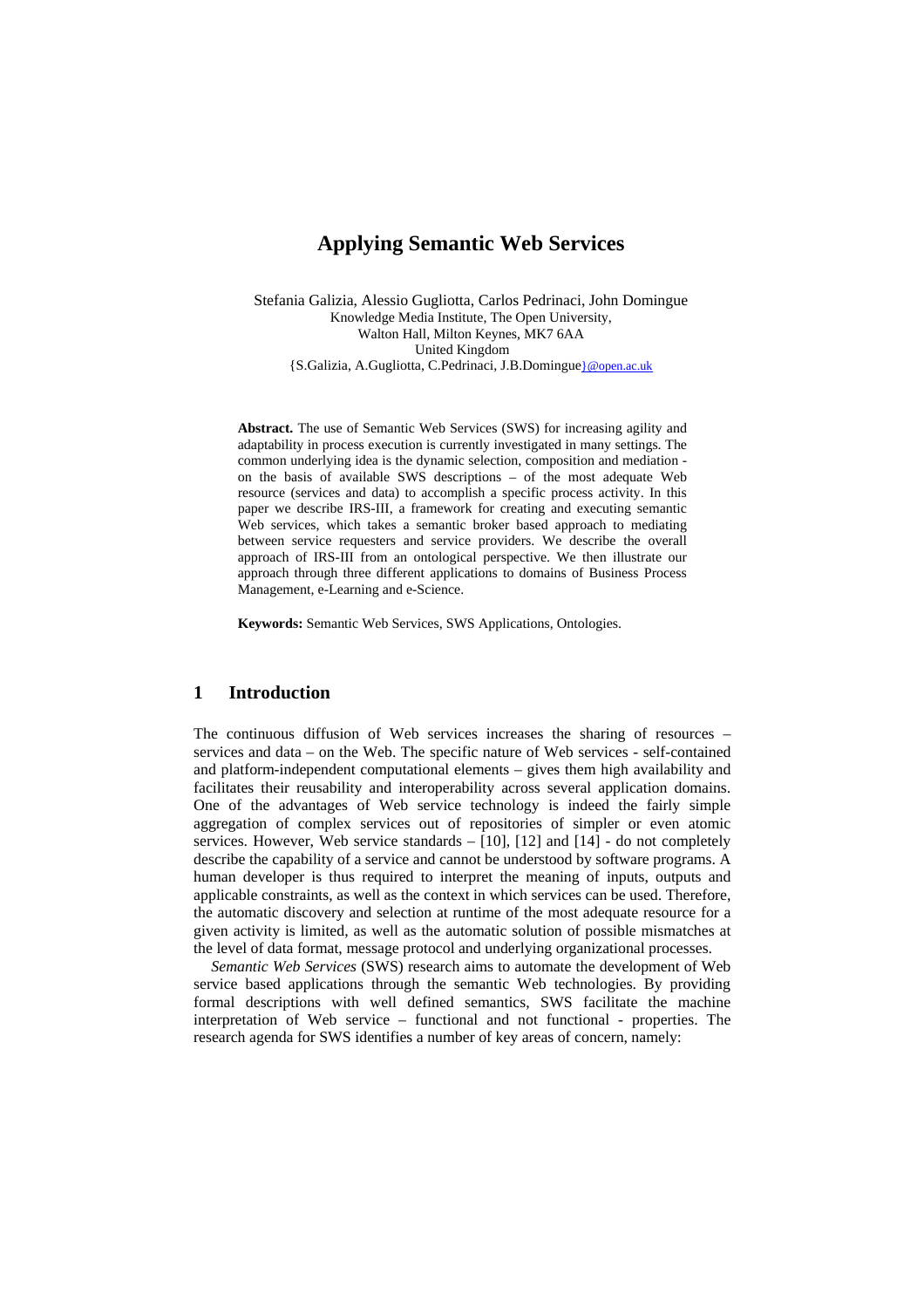- *Discovery:* finding the Web service which can fulfil a task. Discovery usually involves matching a formal task description against semantic descriptions of Web services.
- *Mediation*: we can not assume that the software components which we find are compatible. Mediation aims to overcome all incompatibilities involved. Typically this means mismatches at the level of data format, message protocol and underlying business processes.
- *Composition*: often no single service will be available to satisfy a request. In this case we need to be able to create a new service by composing existing components. Artificial Intelligence (AI) planning engines are typically used to compose Web service descriptions from high-level goals.

Significant results are already available, in terms of reference ontologies, e.g. OWL-S [9] and WSMO [5], comprehensive frameworks (e.g. DIP project<sup>1</sup> results), and more recently standards, e.g., SAWSDL<sup>2</sup>. Therefore, further research efforts are now investigating how SWS can be effectively applied – and in case improved - to solve other (Web-) service oriented computing problems.

In this paper we describe IRS-III (Internet Reasoning Service), a framework for creating and executing semantic Web services, which takes a semantic broker based approach to mediating between service requesters and service providers [2], [3]. More specifically, we have extended the core epistemological framework of our previous IRS-II framework [8] and incorporated the Web Services Modelling Ontology [5] conceptual model into the IRS-III framework.

In Section 2 we describe IRS-III specifically from an ontological point of view. In Section 3 we outline how SWS based systems can be successfully developed and deployed using IRS-III and we illustrate our approach through three different application domains: Business Process Management, e-Learning and e-Science. Section 4 concludes the paper.

# **2 IRS-III: A broker-based approach for SWS**

IRS-III [2], [3] is a platform and broker for developing and executing SWS. A core design principle for IRS-III is to support capability-based invocation. A client sends a request which captures a desired outcome or goal and, using a set of semantic Web service descriptions, IRS-III will: a) discover potentially relevant Web services; b) select the set of Web services which best fit the incoming request; c) mediate any mismatches at the conceptual level; and d) invoke the selected Web services whilst adhering to any data, control flow and Web service invocation constraints.

To achieve this, IRS-III adopts a semantic Web based approach and is thus founded on ontological descriptions. At the heart of IRS-III there is the SWS Library, where semantic descriptions of various aspects of Web services, reference Domain Ontologies and Knowledge bases (instances) are stored using OCML representation

 <sup>1</sup> http://dip.semanticweb.org/

<sup>2</sup> http://www.w3.org/2002/ws/sawsdl/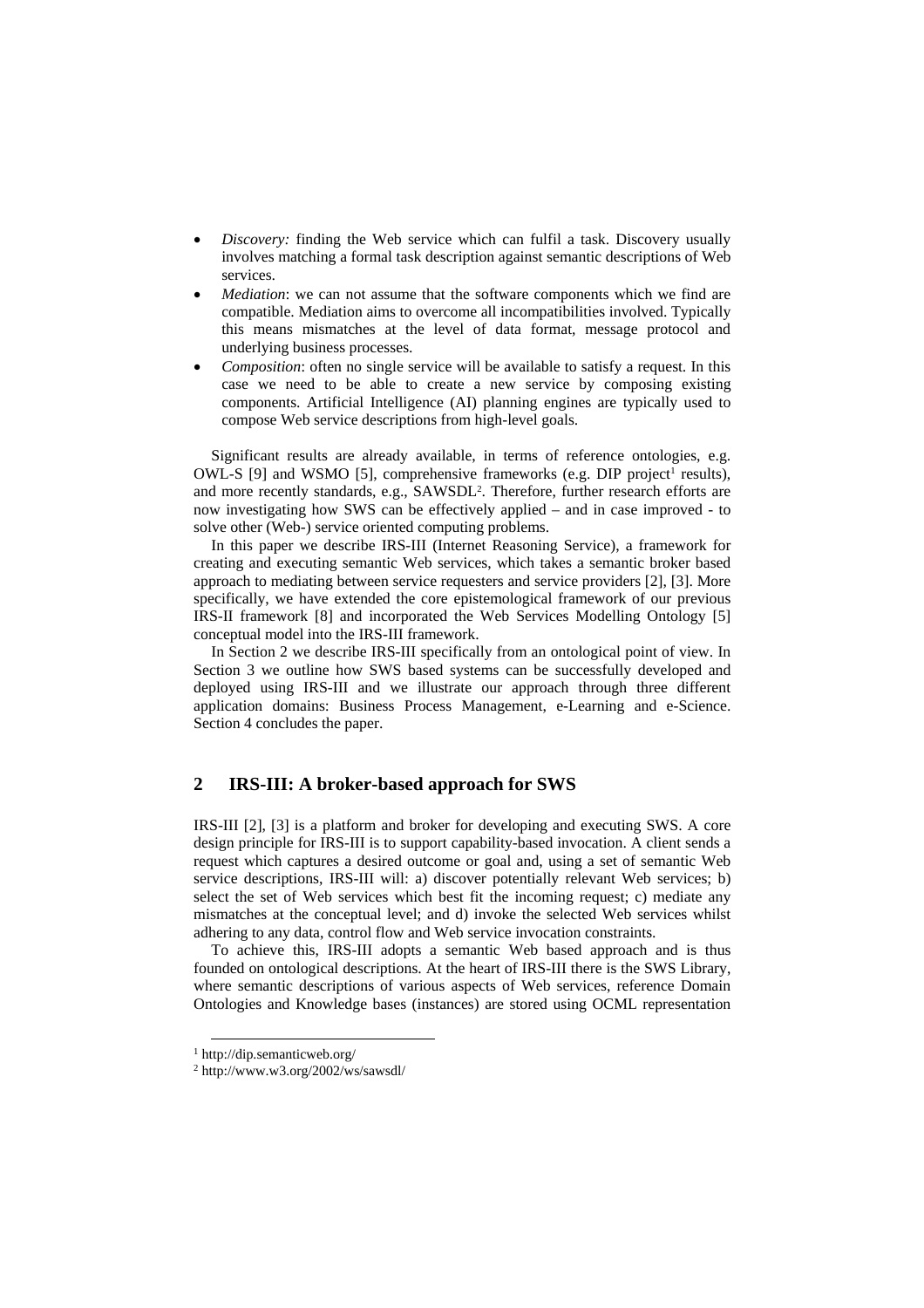language [7]. Specific IRS-III components interpret such descriptions to discover and select the appropriate Web service, choreograph and ground to the Web service operations [4], orchestrate multiple Web services, and mediate semantic descriptions by running mediation rules or invoking mediation services [1]. Note that IRS-III supports grounding to standard Web services with a WSDL description, as well as stand-alone Java and Lisp code. Similarly, Web applications accessible as HTTP GET requests are handled internally by IRS-III.

## **2.1 IRS-III Service Ontology**

The IRS-III service ontology forms the epistemological basis for IRS-III and provides semantic links between the knowledge level components describing SWS and the conditions related to its use. These descriptions are interpreted by the OCML reasoner. We describe the commonalities and differences between the service ontology and WSMO and then how the service ontology is used within IRS-III.

The IRS-III service ontology contains the following main items, which are also part of the Web Services Modelling Ontology [5]:

- Non-functional properties these properties are associated with every main component model and can range from information about the provider such as the organisation's legal address, to information about the service such as category, cost and quality of service, to execution requirements such as scalability, security or robustness.
- Goal-related information  $-$  a goal represents the user perspective of the required functional capabilities. It includes a description of the requested Web service capability.
- Web service functional capabilities represent the provider perspective of what the service does in terms of inputs, output, pre-conditions and post-conditions. Pre-conditions and post-conditions are expressed by logical expressions that constrain the state or the type of inputs and outputs.
- Choreography specifies how to communicate with a Web service.
- Grounding associated with the Web service choreography, a grounding describes how the semantic declarations are associated with a syntactic specification such as WSDL.
- Orchestration the orchestration of a Web service specifies the decomposition of its capability in terms of the functionality of other Web services.
- Mediators a mediator specifies which top elements are connected and which type of mismatches can be resolved between them.

The differences between our ontology and WSMO are described below:

- Meta-classes for the top-level SWS concepts meta-class definitions for goal, mediator and Web service have been defined. These classes have a 'meta-' extension (e.g. meta-goal) and enable the IRS-III components to reason over the top-level concepts within the service ontology as first class entities.
- SWS user definitions as classes following from the previous item, we enable users to define the required goals, mediators and Web services as subclasses of the corresponding WSMO concepts rather than as instances. In our view a class better captures the concept of a reusable service description and taxonomic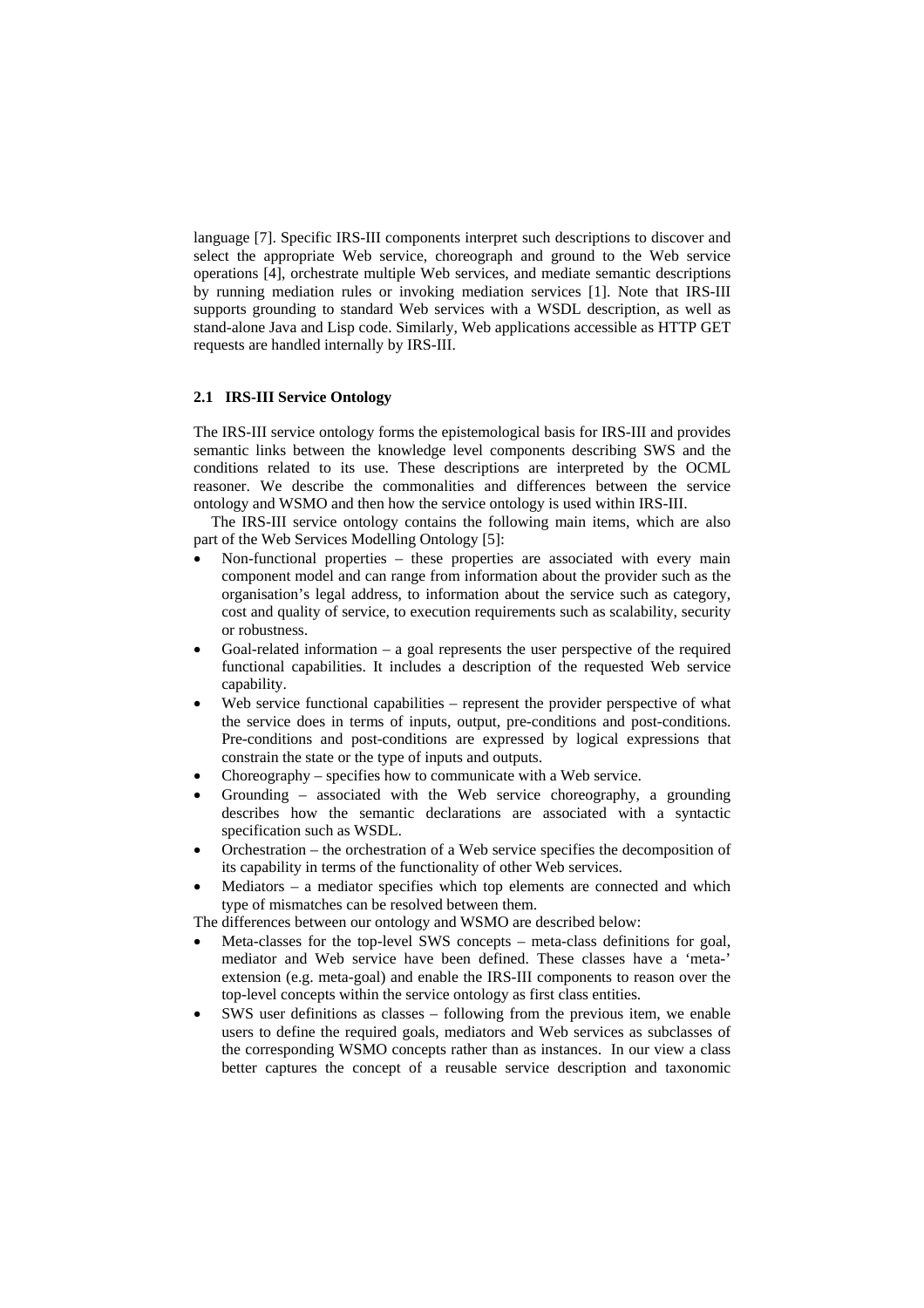structures can be used to capture the constitution of a particular domain. For example, goals for booking flights may have sub-goals for booking European flights and for booking long-haul flights. A proposal for extending WSMO with goal templates, similar to our goal classes, has been suggested recently [11].

- SWS invocation contexts as instances we reserve instances for invocation. When IRS-III receives a client request, instances of relevant goals, mediators and Web services are created to capture the current invocation context.
- Explicit input and output role declaration  $-$  in the interests of simplifying the definition of goals and Web services, our ontology incorporates explicit input and output role declarations. The declared input and output types are imported from domain ontologies. This feature enables SWS developers to view goals and Web services as 'one-shot' thus minimizing the need to consider complex interaction when appropriate.
- Orchestration and choreography language the representation of our orchestration and choreography are defined within the service ontology.

Using SWS descriptions for implementing internal components, we implement several IRS-III internal components using the service ontology and OCML. Our assumption is that IRS-III components described through goals, mediators, and Web services and through ontological concepts and relations are easier to understand and maintain than if they were implemented purely in a programming language.

#### **2.2 Using the Service Ontology**

Before we describe the IRS-III server and its components we first highlight the main ways in which the service ontology is used to implement the core functionalities.

- Web services are linked to goals via mediators if a wg-mediator associated with a Web service has a goal as a source, then this Web service is considered to solve that goal. An assumption expression can be introduced for further refining the applicability of the Web service.
- GG-mediators provide data-flow between sub-goals in IRS-III, ggmediators are used to link sub-goals within an orchestration and so they also provide dataflow between the sub-goals.
- Web services can inherit from goals Web services which are linked to goals 'inherit' the goal's input and output roles. This means that input role declarations within a Web service are not mandatory and can be used to either add extra input roles or to change an input role type.

Client choreography – the provider of a Web service must describe the choreography from the viewpoint of the client. Within WSMO the choreography expresses a number of constraints which should not be violated when a deployed service is invoked. Within the IRS-III we evaluate the client choreography in order to interact with the deployed Web service.

Mediation services are goals – a mediator declares a goal as the mediation service which can simply be invoked. The required data transformation is performed by the associated Web service.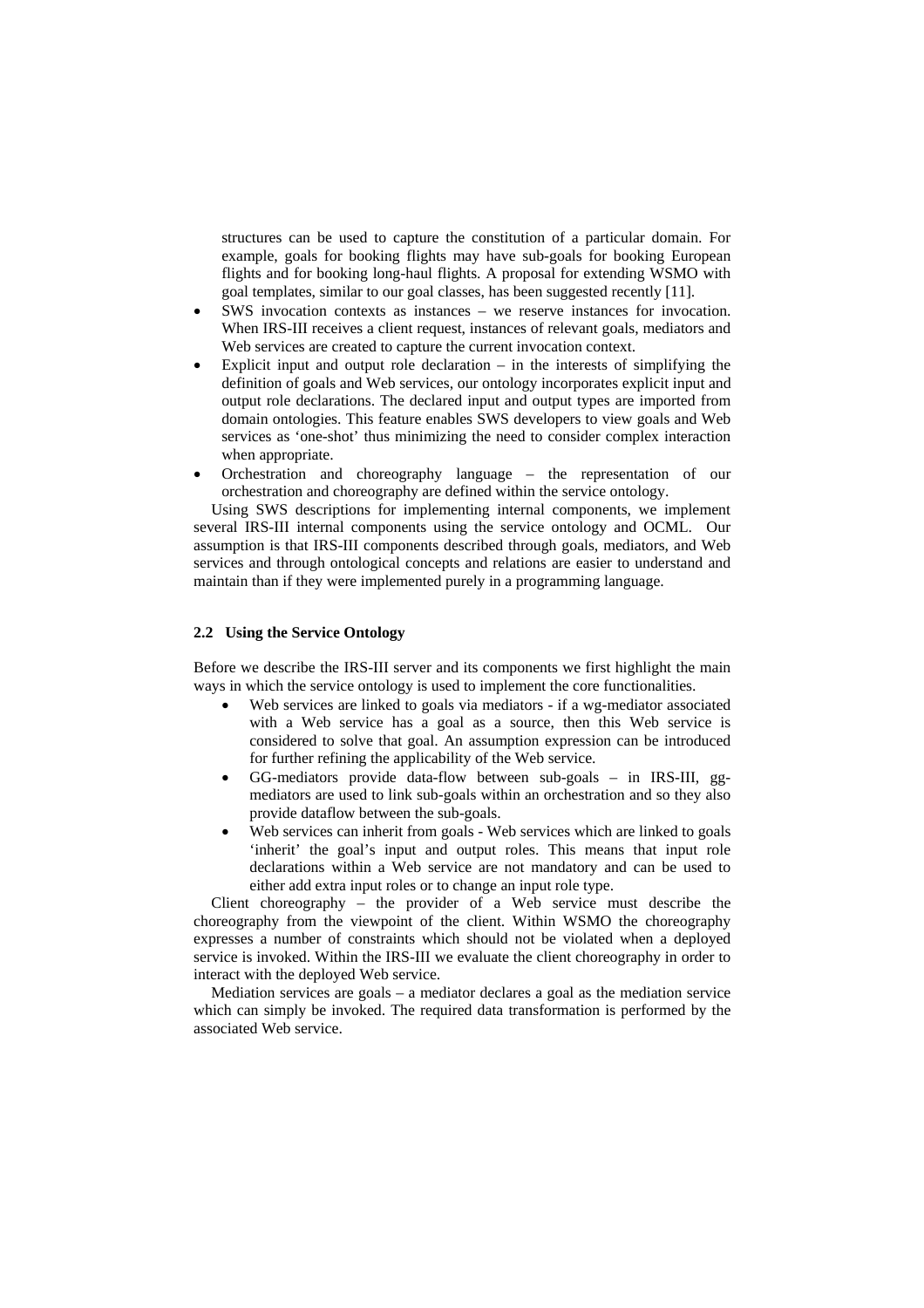# **3 Creating Semantic Web Service Based Applications**

Our generic application architecture is depicted in **Fig. 1**. As can be seen, the architecture is composed of four layers and enables collaboration between one or more stakeholders in a distributed fashion.



**Fig. 1**. The generic architecture used when creating IRS-III based applications

In particular, our approach enables the functionality provided by existing legacy systems from the involved business partners to be exposed as Web services, which are then semantically annotated and published using the IRS-III infrastructure. From the bottom up the four application layers are:

- Legacy system layer consists of the existing data sources and IT systems available from each of the parties involved in the integrated application.
- Service abstraction layer exposes the (micro-)functionality of the legacy systems as Web services, abstracting from the hardware and software platforms. In general existing Enterprise Application Integration (EAI) software will facilitate the creation of the required Web services. Note that for standard databases the necessary functionality of the Web services can simply be implemented as SQL query functions.
- Semantic Web services layer given a goal request, this layer, implemented in IRS-III, will: a) discover a candidate set of services; b) select the most appropriate; c) resolve any mismatches at the data, ontological or process level; and d) invoke the relevant set of Web services satisfying any data, control flow and invocation requirements.
- Presentation layer a Web application accessible through a standard Web browser which is built upon the semantic Web services layer. The goals defined within the semantic Web services layer are reflected in the structure of the interface and can be invoked either through the IRS-III API or as an HTTP GET request. We should emphasize that the presentation layer may be comprised of a set of Web applications to support different user communities. In this case each community would be represented by a set of goals supported by community related ontologies.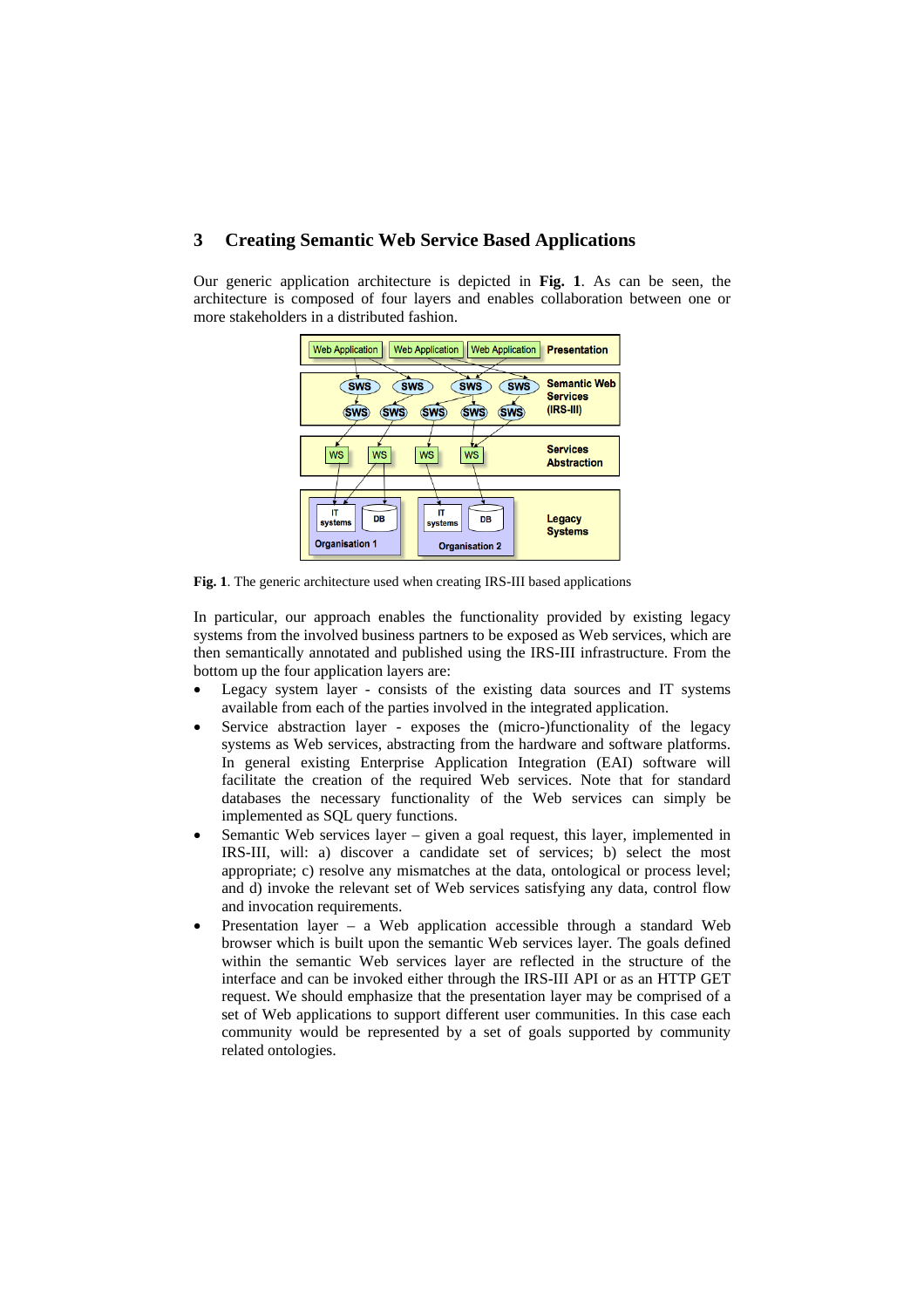In order to successfully create applications from semantic Web services as depicted in **Fig. 1** above four key activities need to be carried out as follows:

- 1. Requirements capture during this step the requirements for the overall application are captured. Although there is no prescribe methodology, the resulting documents should describe the stakeholders, the main users and roles, any potential providers for Web services, and any requirements on the deployed infrastructure and interfaces.
- 2. Goal description using the requirements documents above, relevant goals are identified and described in IRS-III. During this process any required supporting domain ontologies will be created.
- 3. Web service description descriptions of relevant Web services are created within IRS-III. Again, any domain ontologies required to support the Web service descriptions are defined.
- 4. Mediator description mismatches between the ontologies used, and mismatches within and between the formal goal and Web service descriptions are identified and appropriate mediators created.

All of the above steps are carried out by the SWS application developer. The first two steps are user/client centric and therefore involve discussions with the relevant client stakeholders, whereas Step 3 will require dialogue with the Web service providers. Steps 2 and 3 are mostly independent and in the future we expect libraries of goals and Web services to become generally available to support re-use.

#### **3.1 Business Process Management**

Business Process Management (BPM) intends to support "business processes using methods, techniques, and software to design, enact, control, and analyze operational processes involving humans, organizations, applications, documents and other sources of information" [13]. BPM aims to support the complete life-cycle of business processes, however, by doing so BPM has made more evident the existing difficulties for obtaining automated solutions from high-level business models, and for analyzing the execution of processes from both a technical and a business perspective. The fundamental problem is that moving between the Business Level and the IT Level is hardly automated.

Semantic Business Process Management (SBPM) that is, the combination of Semantic Web and Semantic Web Services technologies with BPM, has been proposed as a solution for overcoming these problems [6]. SBPM aims at accessing the process space of an enterprise at the knowledge level so as to support reasoning about business processes, process composition, process execution, etc. Major efforts are currently devoted to pursuing the SBPM vision in the context of the European project SUPER3. The project follows a multi-layered approach where a number of standard languages and notations have been mapped to a stack of ontologies supported by a suite of semantically enhanced tools.

Within this project IRS-III is playing several key roles centered on its capabilities as a Semantic Web Services platform and its strong ontology reasoning support. The

 <sup>3</sup> http://kmi.open.ac.uk/projects/super/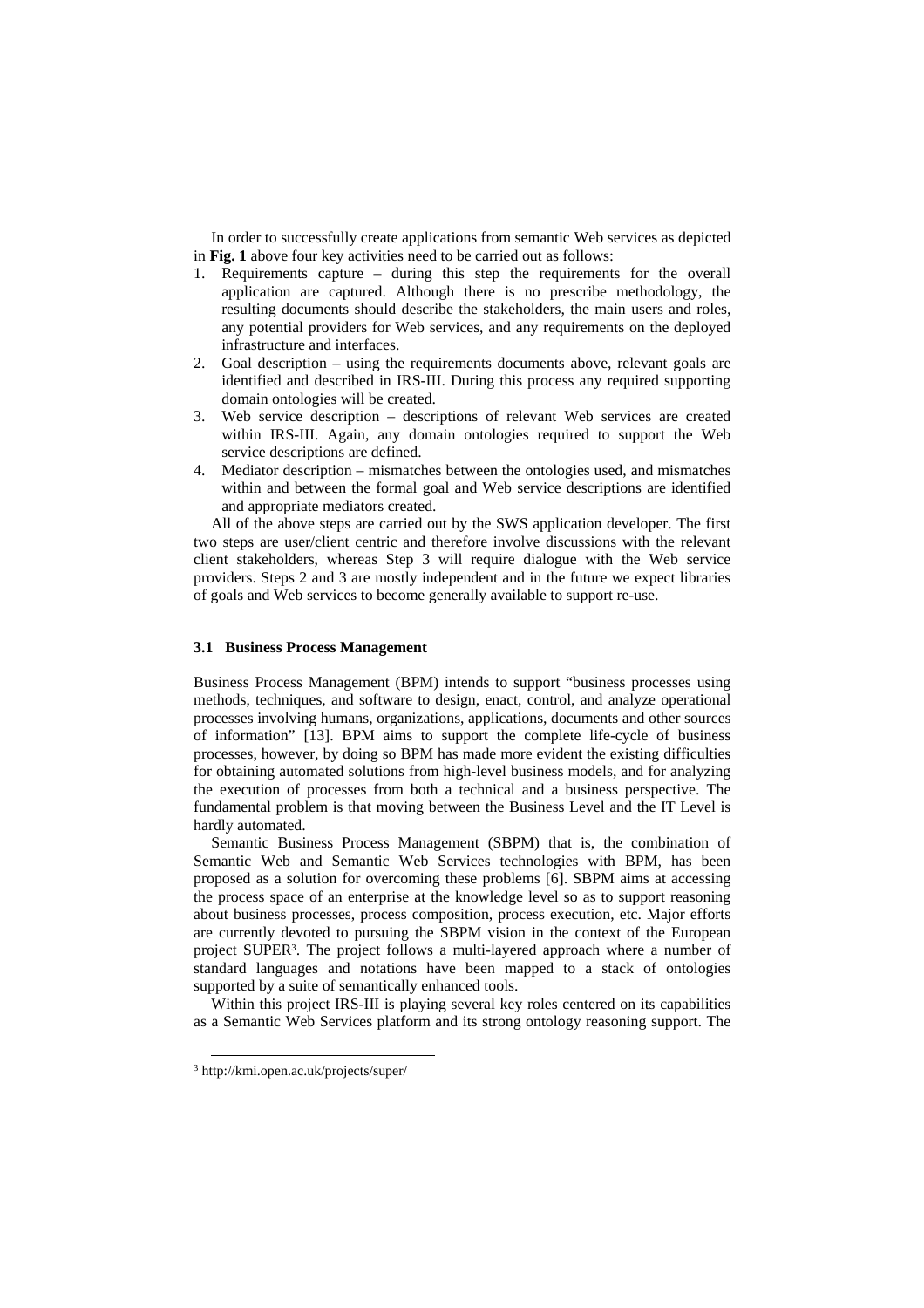research in IRS-III carried in the context of SBPM is focused in several issues such as:

- Supporting the design of business process models Adding formal semantics to business process models enabling business analysts to:
	- o Find relevant existing process models for solving a business task, which match a given business context (e.g. business domain regulations or organizational policies),
	- o Create new processes through the composition of processes exposed as Semantic Web Services,
	- o Mediate between incompatible processes which are required to be to be connected.
- Generating an executable process model Using ontological descriptions to move from an informal (usually diagram-based) business-level process model to a model which can be executed within an engine.
- Monitoring the progress of a running process providing semantically rich information on the status of currently running processes, within a corporate ICT infrastructure, in a fashion which is understandable to the business analyst.

### **3.2 E-Learning**

E-Learning aims to support students to achieve a predefined learning outcome. Current approaches consider the usage of software systems – e.g. Learning Content Management Systems (LCMS) – that provide the learner with composite learning contents: the so called Learning Objects (LOs). Based on either proprietary or standard metadata, a LO usually defines the learning process - i.e. the sequence of activities the learner has to follow to achieve his/her learning objective – as well as the set of learning resources – data or services - associated to each activity of the process. Since metadata standards mainly rely on syntactic descriptions, human developers are needed to understand the intended meaning of the metadata and carry out manually the activities related to learning process composition and resource allocation. Therefore, current approaches limit the reusability of existing learning resources available on the Web and restrict the ability of a learning application to adapt automatically to specific learning requirements and learning contexts.

In the context of the European project LUISA<sup>4</sup>, we propose to move from the existing data and metadata based paradigm to a highly dynamic service-oriented approach based on semantic Web service technologies. To enable this vision, we adopt a semantic approach which abstract from data, services and existing process metadata standards. By making use of ontologies, we represent (i) a process in terms of sequences of learning goals to achieve and (ii) the learning context – i.e. domain requirements or learner profile and preferences - where the process is performed. At runtime, given a learning goal and the reference process context, IRS-III can identify and deliver the most appropriate resources that allow the learner to accomplish such a goal.

 <sup>4</sup> http://kmi.open.ac.uk/projects/luisa/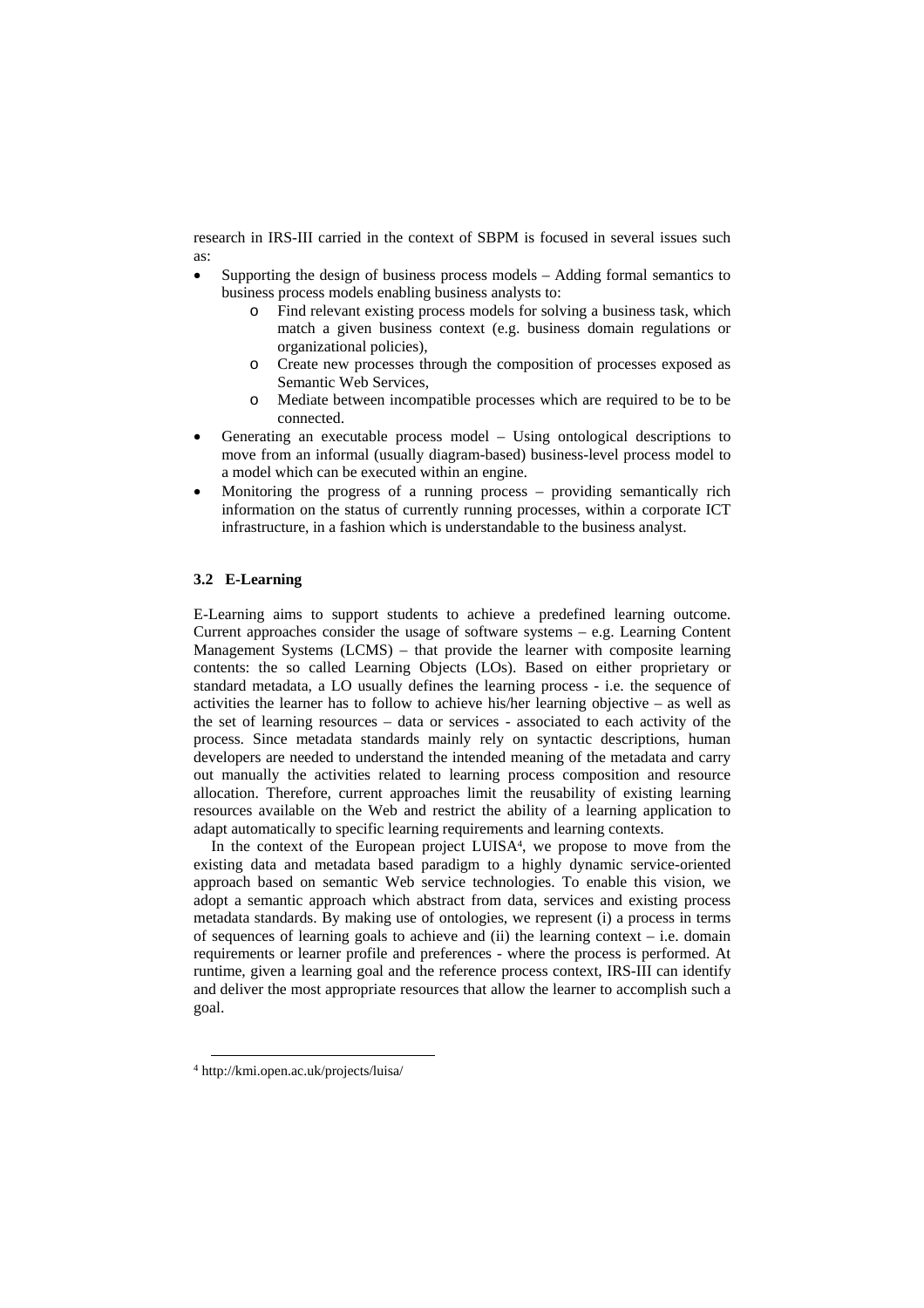As a result, we enhance the current state of the art by enabling context adaptive e-Learning applications based on distributed, flexible and open infrastructures. Starting from our semantic representation of processes, we can ground to multiple existing metadata standards and thus reuse the respective runtime environments. Instead of grounding the metadata standard activities to static learning resources, we link them to our learning goals. When the standard-compliant application processes an activity, the associated learning goal is invoked. Several services on top of repositories from different organizations can be linked to and thus provide resources for a specific learning goal. Their selection is based on axioms that declare the assumed learning context for a service. If a specific goal is not achievable by existing services, an opportune SWS orchestration can create on-the-fly integrated services. Note that for each goal new services can be easily integrated by simply introducing the respective semantic descriptions, without affecting the existing structure. Finally, each service can provide resource following different standards (or not following any standard at all), since appropriate mediation services can be used to address existing data heterogeneities.

#### **3.3 E-Science**

A number of large research initiatives<sup>5</sup> aim to develop computer models of human physiology that span multiple dimensional and temporal scales. EuroPhysiome<sup> $6$ </sup> is an initiative to promote the development of the Virtual Physiological Human (VPH), a methodological and technological framework that will enable medical investigators to consider the human body as a single (though still hugely complex) system.

While the VPH will have a sizeable impact on all branches of biomedical research and clinical medicine, a primary target domain is the Musculoskeletal System, which we address in the Living Human Digital Library (LHDL7) project.

In LHDL, we serve a virtual community comprising students and professionals engaged in researching the musculoskeletal system. They are interested in accessing and managing complex biomedical data. Using Web services, LHDL researchers can share data, algorithms, and community services. In a large and complex domain like the biomedical one, understanding and coordinating these services is a major task. By adding formal semantic descriptions of the Web services, we can recruit computers to perform much of this reasoning for us.

IRS-III uses these semantic annotations to alleviate many of problems that usually impede full and easy interoperability between the kinds of heterogeneous resources deployed in huge context such as VPH. IRS-III assists in the technical tasks of finding, composing, and resolving mismatches between Web service components, as well as reason about high-level policy issues such as patient privacy, data security and provenance, and computational resourcing. In more detail, Web services represent the services that each VPH community will expose. A VPH user performs a request by a VPH portal; the portal sends the request which captures a desired outcome or goal

 $5 \frac{\text{http://www.mygrid.org.uk/}{\text{http://www.eunophysiome.org/}}$ <br>
6 http://www.europhysiome.org/<br>
7 http://kmi.open.ac.uk/projects/lhdl/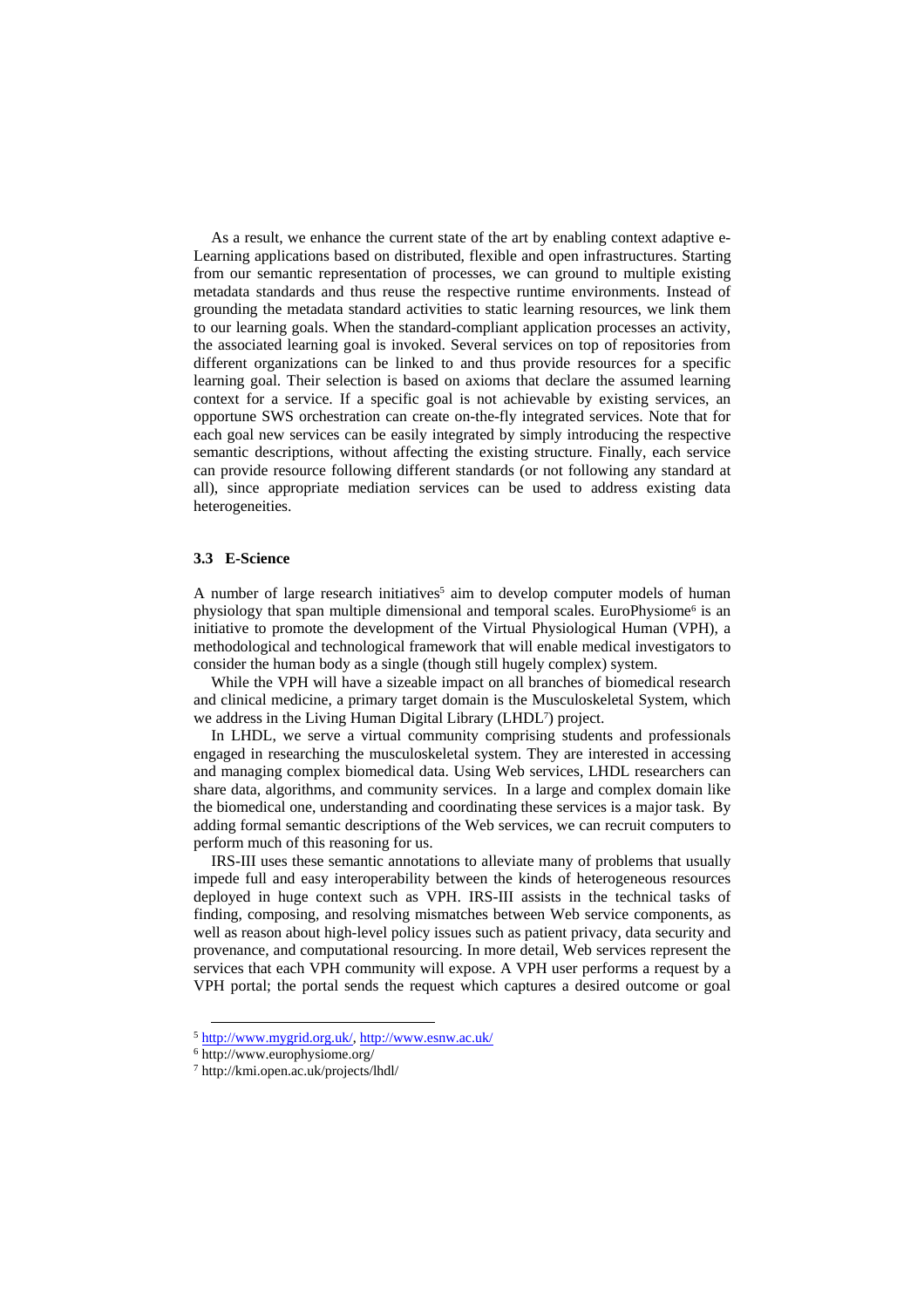and, using a set of semantic Web service descriptions, IRS-III will: a) discover potentially relevant Web services in any VPH sub-community; b) select the set of Web services which best satisfy the user request; c) mediate any mismatches; and d) invoke the selected VPH Web services according with any Web service invocation constraints.

The execution sequence of a complex semantic Web service is not hard-coded, but it is dynamically created using goal-based discovery and invocation: several Web services may be associated with a goal, and only the most applicable will be discovered and invoked at runtime (late binding). If a new service is available within one VPH community, the developers simply need to describe and then link it to an existing goal; if a service is altered, only the specific semantic description will be affected, and not the whole business process.

### **4 Conclusions**

Semantic Web services research has the overall vision of bringing the Web to its full potential by enabling applications to be created automatically from available Web services in order to satisfy user goals. Fulfilling this vision will radically change the character of all online interaction including the nature of e-Commerce, e-Science, e-Learning, and e-Government. Key to achieving this vision is the provision of SWS platforms able to support the development and use of online libraries of reusable software components indexed through generic and domain specific ontologies. In this paper we have presented our SWS platform IRS-III, which contains a suite of tools to enable the development and management of semantic descriptions. Using the semantic Web service descriptions, IRS-III, through orchestration, mediation and choreography components, can broker between incoming goal requests and applicable Web services.

Over the past few years we have used IRS-III to create a number of SWS based applications. Within a number of new EU funded projects we are currently creating applications in the areas of: business process modelling, linking IRS-III to a BPEL engine<sup>3</sup>; e-learning, integrating IRS-III with learning resource repositories<sup>4</sup>; and, bioinformatics, describing Grid services related to the human musculo-skeletal system7. The diversity of the domains in which we are able to deploy IRS-III is evidence of the utility and robustness of our approach, and, we fully expect to gain further valuable insights into the overall requirements for semantic Web services during the deployment process. In this respect we welcome external parties to use our platform the IRS-III API and browser for can be downloaded from the IRS-III Web site at http://kmi.open.ac.uk/projects/irs/.

**Acknowledgments.** This work was supported by the SUPER (Semantics Utilized for Process management within and between Enterprises) project, (FP6 – 026850); LUISA (Learning Content Management System Using Innovative Semantic Web Services Architecture) project (FP6 – 027149); LHDL (Living Human Digital Library) project (FP6 – 026932).